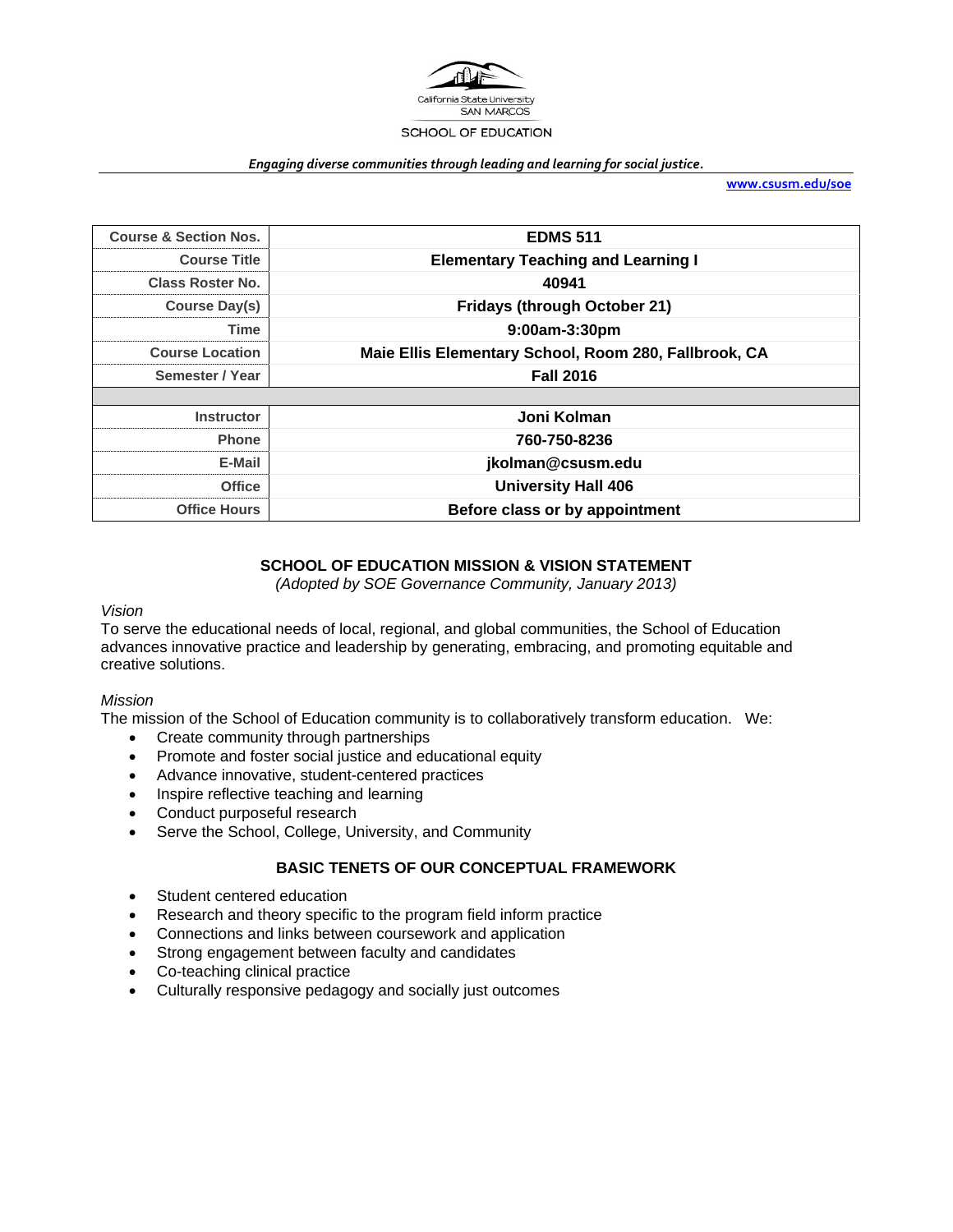# **TABLE OF CONTENTS**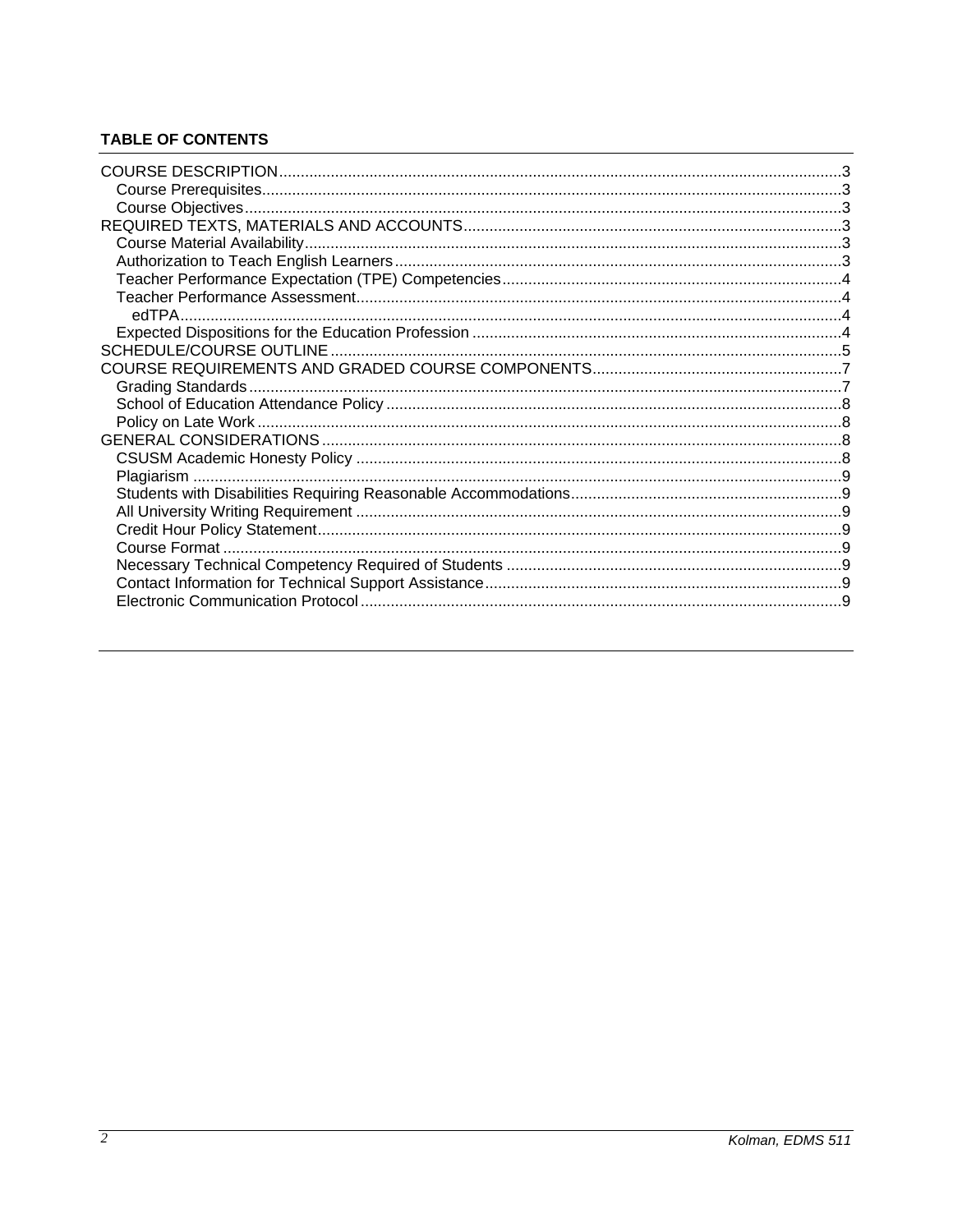## **COURSE DESCRIPTION**

Focuses on developing a preliminary understanding of learning theory and instructional practice in technology-integrated and inclusive elementary classrooms.

## **Course Prerequisites**

Admission to the Multiple Subject/CLAD teacher Credential Program.

### **Course Objectives**

The purposes of this course are threefold:

- To expand preservice candidates knowledge about general learning theories and experiences with a range of pedagogical practices;
- To enhance preservice candidates' awareness of the multiple perspectives and learning styles that exist in diverse classrooms and other education-related settings;
- To provide a safe environment for preservice candidates' discussion of, and experimentation with, a variety of techniques and methods of instruction.

## **REQUIRED TEXTS, MATERIALS AND ACCOUNTS**

#### **Required Texts**

- Greene, R. (2009). *Lost at school: Why our kids with behavioral challenges are falling through the cracks and how we can help them*. New York, NY: Simon & Schuster.
- edTPA handbook (to be distributed in class and in soft copy format)

### **Course Material Availability**

There are numerous online resources available for you in this course. Look to each section for required links and videos, and to Cougar Courses for additional readings.

#### **COURSE LEARNING OUTCOMES**

Upon successful completion of this course, students will be able to:

- Design learning experiences with a lesson planning template that clearly state instructional objectives and aligned with state/common core standards.
- Modify and differentiate lesson plans to meet the needs of diverse learners.
- Deliver a lesson plan using effective practices: anticipation, questioning, wait-time, modeling, active participation, and assessment.
- Apply a variety of classroom management strategies.
- Develop effective questioning techniques to assist students in critical thinking.
- Personalize their role as a teacher to create a classroom management plan and a philosophy for instruction.

## **Authorization to Teach English Learners**

This credential program has been specifically designed to prepare teachers for the diversity of languages often encountered in California public school classrooms. The authorization to teach English learners is met through the infusion of content and experiences within the credential program, as well as additional coursework. Candidates successfully completing this program receive a credential with authorization to teach English learners. *(Approved by CCTC in SB 2042 Program Standards, August 02)*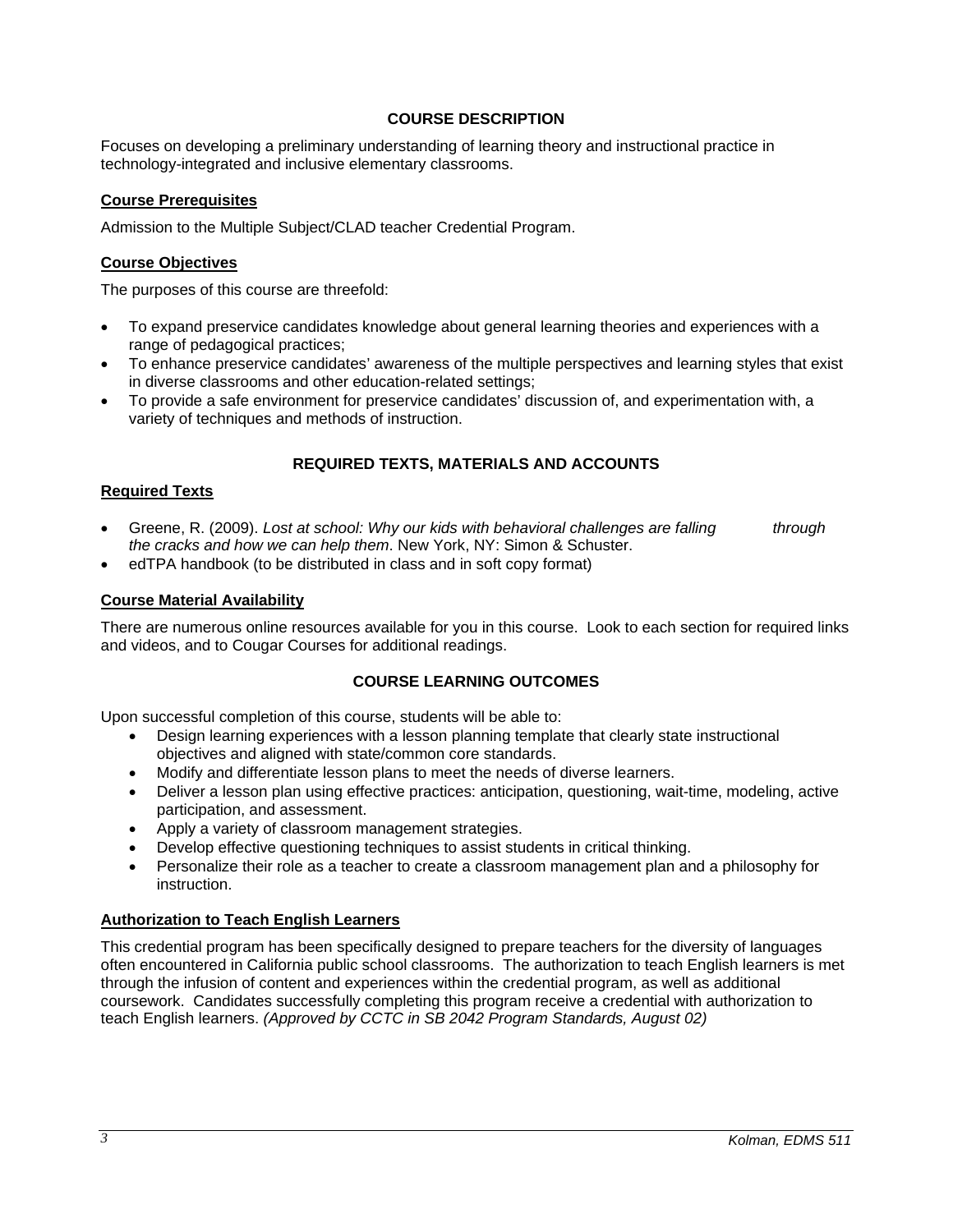## **Teacher Performance Expectation (TPE) Competencies**

The course objectives, assignments, and assessments have been aligned with the CTC standards for the Multiple Subject Credential. This course is designed to help teachers seeking a California teaching credential to develop the skills, knowledge, and attitudes necessary to assist schools and district in implementing effective programs for all students. The successful candidate will be able to merge theory and practice in order to realize a comprehensive and extensive educational program for all students. You will be required to formally address the following TPEs in this course:

TPE 6d – Engaging and supporting all learners (Student Study Team Assignment) TPE 9 – Creating & managing effective instructional time (Classroom Management Assignment)

## **Teacher Performance Assessment**

Beginning July 1, 2008 all California credential candidates must successfully complete a state-approved Teacher Performance Assessment (TPA), as part of the credential program of preparation. During the 2016- 17 academic year the CSUSM credential programs will use the edTPA (Educative Teacher Performance Assessment).

## **edTPA**

Beginning in Fall 2015, for newly entering initial candidates, the CSUSM assessment system is the edTPA. To assist with your successful completion of the edTPA, a capstone class is part of your curriculum. In this class edTPA related questions and logistical concerns are addressed. Additional support materials are available on the edTPA website: http://www.edtpa.com/PageView.aspx?f=GEN\_Candidates.html

Additionally, to support your success in your credential program and with edTPA, SOE classes use common pedagogical language, lesson plans (lesson designs), and unit plans (unit designs).

## **Expected Dispositions for the Education Profession**

Education is a profession that has, at its core, certain dispositional attributes that must be acquired and developed. Teaching and working with learners of all ages requires not only specific content knowledge and pedagogical skills, but positive attitudes about multiple dimensions of the profession. The School of Education has identified six dispositions that must be evident in teacher candidates: social justice and equity, collaboration, critical thinking, professional ethics, reflective teaching and learning, and life-long learning. These dispositions have observable actions that will be assessed throughout the preparation program. For each dispositional element, there are three levels of performance - *unacceptable*, *initial target*, and *advanced target*. The description and rubric for the three levels of performance offer measurable behaviors and examples.

The assessment is designed to provide candidates with ongoing feedback for their growth in professional dispositions and includes a self-assessment by the candidate. The dispositions and rubric are presented, explained and assessed in one or more designated courses in each program as well as in clinical practice. Based upon assessment feedback candidates will compose a reflection that becomes part of the candidate's Teaching Performance Expectation portfolio. Candidates are expected to meet the level of *initial target* during the program.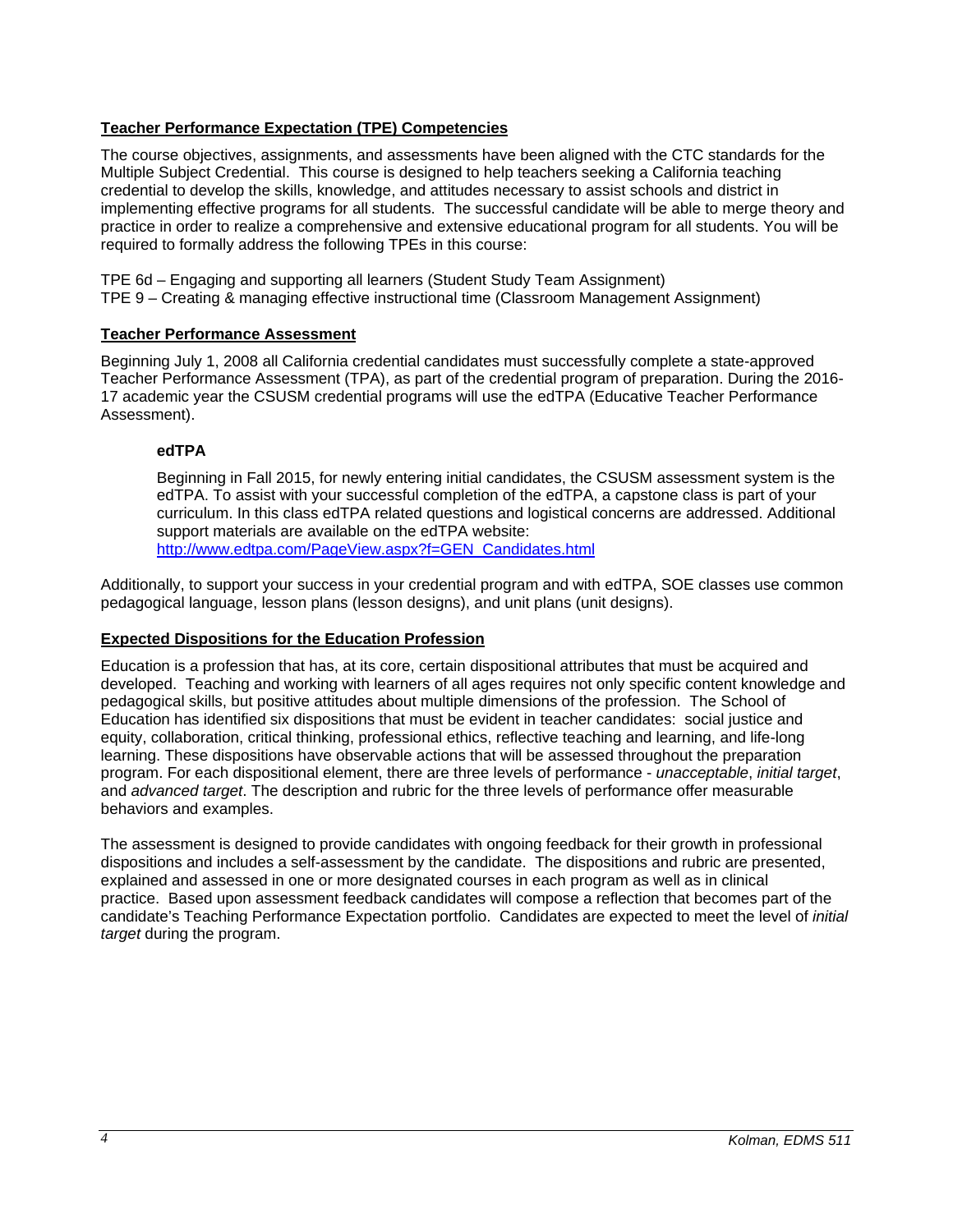# **SCHEDULE/COURSE OUTLINE**

| Date                  | <b>Topic</b>                                                                                                                        | <b>Assignments</b>                                                                                                                                                                                                                                                                                                                                                                                                        |
|-----------------------|-------------------------------------------------------------------------------------------------------------------------------------|---------------------------------------------------------------------------------------------------------------------------------------------------------------------------------------------------------------------------------------------------------------------------------------------------------------------------------------------------------------------------------------------------------------------------|
| Session 1<br>09/02/16 | <b>Introduction/Course Overview</b><br>Building classroom communities<br>Kidwatching                                                | Read: Begin reading Lost at School (must<br>be complete by 09/16)                                                                                                                                                                                                                                                                                                                                                         |
| Session 2<br>09/09/16 | <b>Classroom Management</b><br>Creating a management plan                                                                           | <b>Due:</b> Observations of classroom<br>management in the classroom<br>Read: Punished by Rewards (Chapter 3-<br>pp. 35-48)<br>Responsive Classrooms--<br>https://www.responsiveclassroom.org/sites/d<br>efault/files/TTDM_RC_approach_disc_partial<br>.pdf<br>And<br>https://www.responsiveclassroom.org/sites/d<br>efault/files/RISintro_0.pdf<br><b>Continue Reading: Lost at School-must</b><br>be complete by 09/16) |
| Session 3<br>09/16/16 | <b>Classroom Management</b><br>Creating a management plan<br>edTPA Task 4<br>Bloom's Taxonomy                                       | Due: Lost at School                                                                                                                                                                                                                                                                                                                                                                                                       |
| Session 4<br>09/23/16 | <b>Formative and Summative</b><br><b>Assessment</b><br>Making thinking visible<br>Grasping what students know and are<br>able to do | Read: Heritage Chapter 3 (pp. 21-36)<br>Due: Bring in a full class set (copies) of a<br>mathematics assessment from your<br>classroom (should be related to sequence<br>overview)<br>Due: Task 4 Lesson Sequence Overview (to<br>be completed with your CT)                                                                                                                                                               |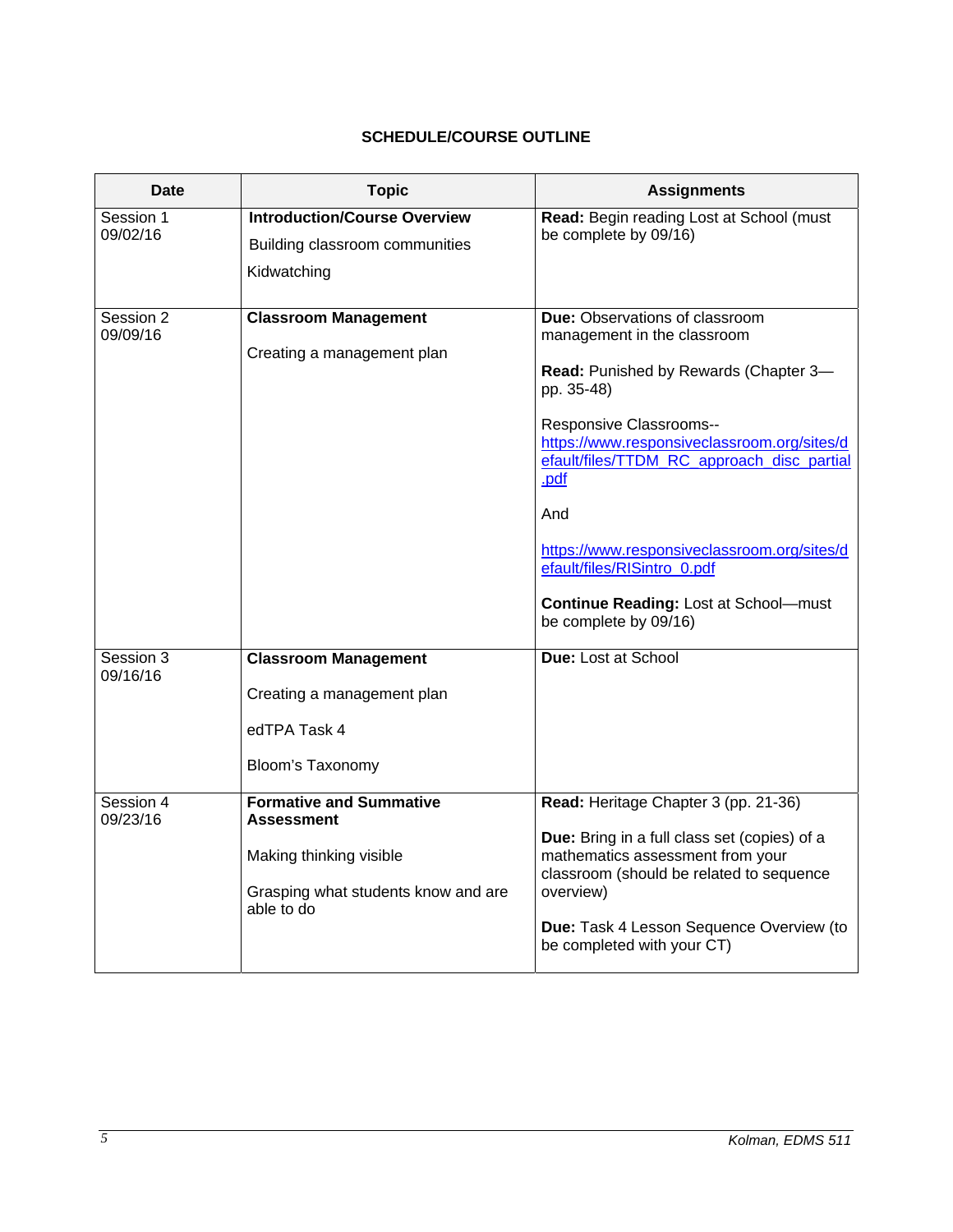| <b>Date</b>           | <b>Topic</b>                                                                                                                      | <b>Assignments</b>                                                                                                                                                                                                                                                                                                                                                                                                                                                                                                                                     |
|-----------------------|-----------------------------------------------------------------------------------------------------------------------------------|--------------------------------------------------------------------------------------------------------------------------------------------------------------------------------------------------------------------------------------------------------------------------------------------------------------------------------------------------------------------------------------------------------------------------------------------------------------------------------------------------------------------------------------------------------|
| Session 5<br>09/30/16 | <b>Differentiated Lesson Planning</b>                                                                                             | Due: Task 4 analysis of initial assessments<br>(use commentary format)                                                                                                                                                                                                                                                                                                                                                                                                                                                                                 |
|                       | Universal Design for Learning<br>Backward design<br>Standards                                                                     | Read:<br>Universal design and differentiated<br>instruction:<br>Thousand, Villa & Nevin, Chapter 3 (pp. 35-<br>48)                                                                                                                                                                                                                                                                                                                                                                                                                                     |
|                       |                                                                                                                                   | Backward planning-Understanding by<br>Design:<br>McTighe & Wiggins<br>http://www.ascd.org/ASCD/pdf/siteASCD/pu<br>blications/UbD_WhitePaper0312.pdf                                                                                                                                                                                                                                                                                                                                                                                                    |
|                       |                                                                                                                                   | Initiate Task 4 reengagement in classroom<br>by 10/14. Collect new assessments and<br>bring to class on 10/14.                                                                                                                                                                                                                                                                                                                                                                                                                                         |
| Session 6<br>10/07/16 | <b>Lesson Plan Snapshots</b>                                                                                                      | Bring your Task 4 reengagement lesson<br>plan to class (even if it is only a draft)-see<br>Lesson Plan Snapshot assignment                                                                                                                                                                                                                                                                                                                                                                                                                             |
|                       |                                                                                                                                   | Initiate Task 4 reengagement in classroom<br>by 10/14. Collect new assessments and<br>bring to class on 10/14.                                                                                                                                                                                                                                                                                                                                                                                                                                         |
| Session 7<br>10/14/16 | RTI/SST/Reflecting on student<br>learning<br>Response to Intervention/Progress<br>monitoring<br>Student Study/Support Teams (SST) | Read:<br>RTI:<br>http://www.rtinetwork.org/learn/what/whatisrti<br>RTI and behavior:<br>http://www.rtinetwork.org/learn/behavior-<br>supports/integrating-behavior-and-academic-<br>supports-general-overview<br>Student study teams:<br>http://www.understandingspecialeducation.c<br>om/student-study-team.html<br>Due: Lesson plan for Task 4 reengagement<br>(use template from Cougar Courses).<br>REENGAGEMENT MUST BE COMPLETE<br><b>BY THIS DATE!</b><br><b>Bring: Copies of completed assessments</b><br>from reengagement with you to class. |
| Session 8<br>10/21/16 | <b>Classroom management plan</b><br>presentations/Reflections and<br>looking ahead                                                | Due: Classroom management plan/<br>presentations<br>Due: At least 15 pages of edTPA Task 4                                                                                                                                                                                                                                                                                                                                                                                                                                                             |
|                       | edTPA Tasks 1, 2 & 3                                                                                                              |                                                                                                                                                                                                                                                                                                                                                                                                                                                                                                                                                        |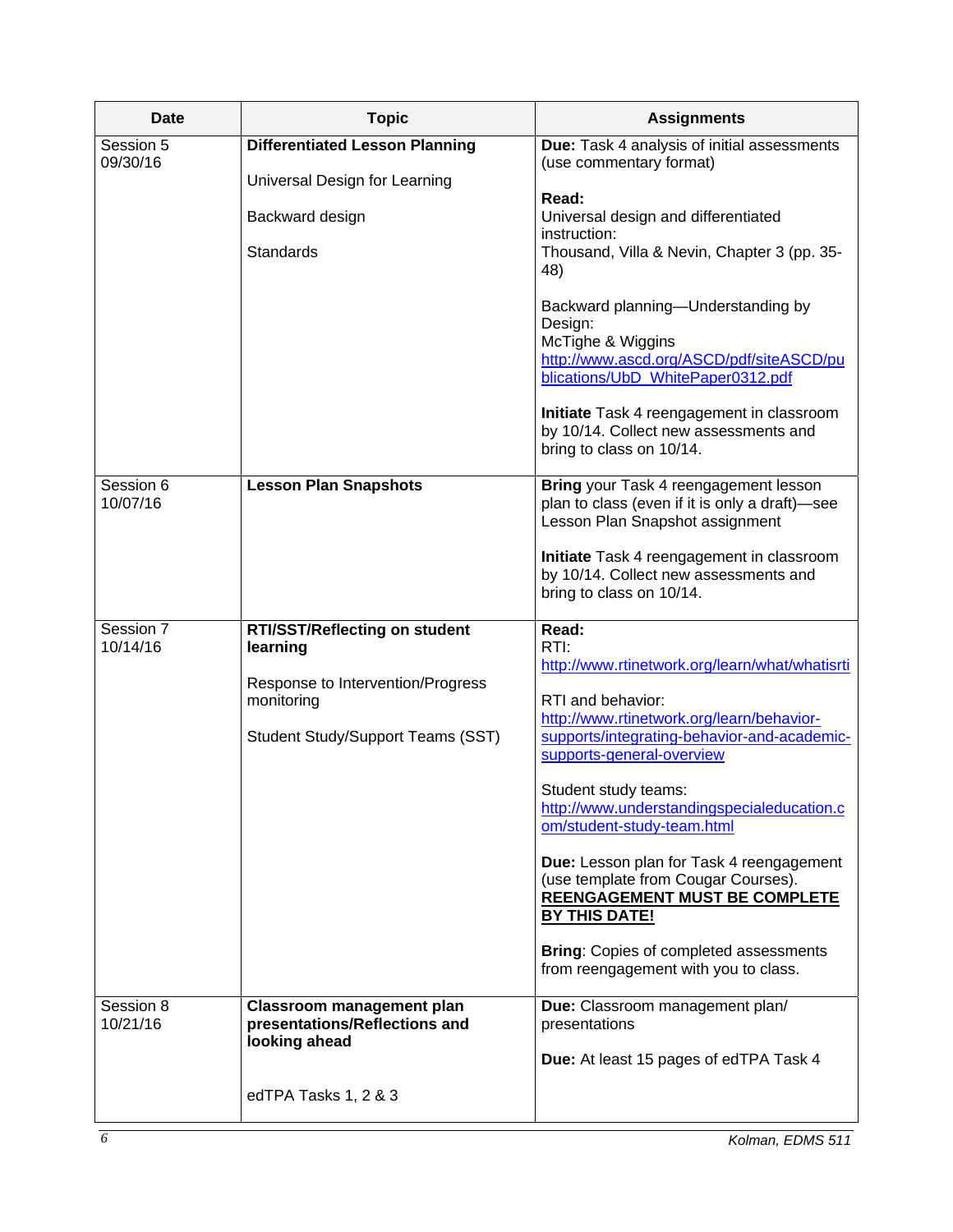## *7 Kolman, EDMS 511*

### **COURSE REQUIREMENTS AND GRADED COURSE COMPONENTS**

### **Course Assignments**

#### **edTPA Task 4 40 points edTPA Task 4**

Throughout this course, you will be working toward completing Task 4 of the edTPA. The course is structured so that you will be supported in completing the different components successfully throughout our time together. Please note the following due dates and point values:

**9/23**: Task 4 Lesson Sequence Overview (to be completed with your CT) (5 points) **9/30**: Task 4 analysis of initial assessments (10 points)

**10/14**: Lesson plan for Task 4 reengagement (10 points)—DETAILS TO BE DISTRIBUTED IN CLASS Bring completed assessments from Task 4 reengagement (no points, but you need to do this as we will be working with them in class)

**10/21 (last day of class)**: At least 15 pages of Task 4 commentary (15 points)

#### **Lesson Plan Snapshot (Due 10/07) 20 points**

You will be presenting to a small group a portion of your Task 4 reengagement lesson. You should be presenting the "meat and potatoes" pieces of your instruction (generally this means you will have them engage with the content instruction portion of your lesson). As this lesson should be designed to meet the needs of the particular students in your classroom, feel free to assign roles to your peers to better simulate the real experience. The written lesson plan for this lesson plan snapshot will be turned in as part of the edTPA Task 4 assignment (see above), so use this opportunity as a means of revising your plan.

#### **Classroom Management Plan (Due 10/21) 20 points**

Consider what you have learned about inclusive classroom management and how your thinking has evolved as a result of your learning through this course. What kinds of strategies do you think set students up for success? How do you think you will structure the management of your own classroom to be inclusive, and why? **For this assignment choose/construct/develop an image that represents the kind of classroom management you imagine using in your own classroom**. You will give a brief presentation to the class using the image(s) and describe the rationale for your choices. **You will also be required to write a description of this plan** (no more than one page, double spaced, 12 point font, 1 inch margins). Be sure to cite authors/experiences who/that have informed your thinking in both the presentation and in the written description.

#### **Participation 20 points**

You will be graded on your classroom participation. It is an expectation that you will behave in a professional manner. This will require that you approach your instructor, school personnel, and colleagues in a respectful manner that emphasizes problem solving. Your full attendance means you are not distracted by electronic equipment. As a rule, cell phones should be turned off or to the vibrate mode during class. Laptop computers are essential to the process of our learning; however, it is expected that all students will avoid recreational use of computers during class and that laptops will be put away at the request of the instructor. Of course, participation all includes the extent to which you participate in class discussion, your preparation and readiness, how you interact with colleagues, and that you complete all readings in a timely manner.

#### **Grading Standards**

| Classroom Management Plan and Presentation | 20 points  |
|--------------------------------------------|------------|
| Lesson Plan Snapshot                       | 20 points  |
| edTPA Task 4                               | 40 points  |
| Attendance/Participation                   | 20 points  |
| <b>Total</b>                               | 100 points |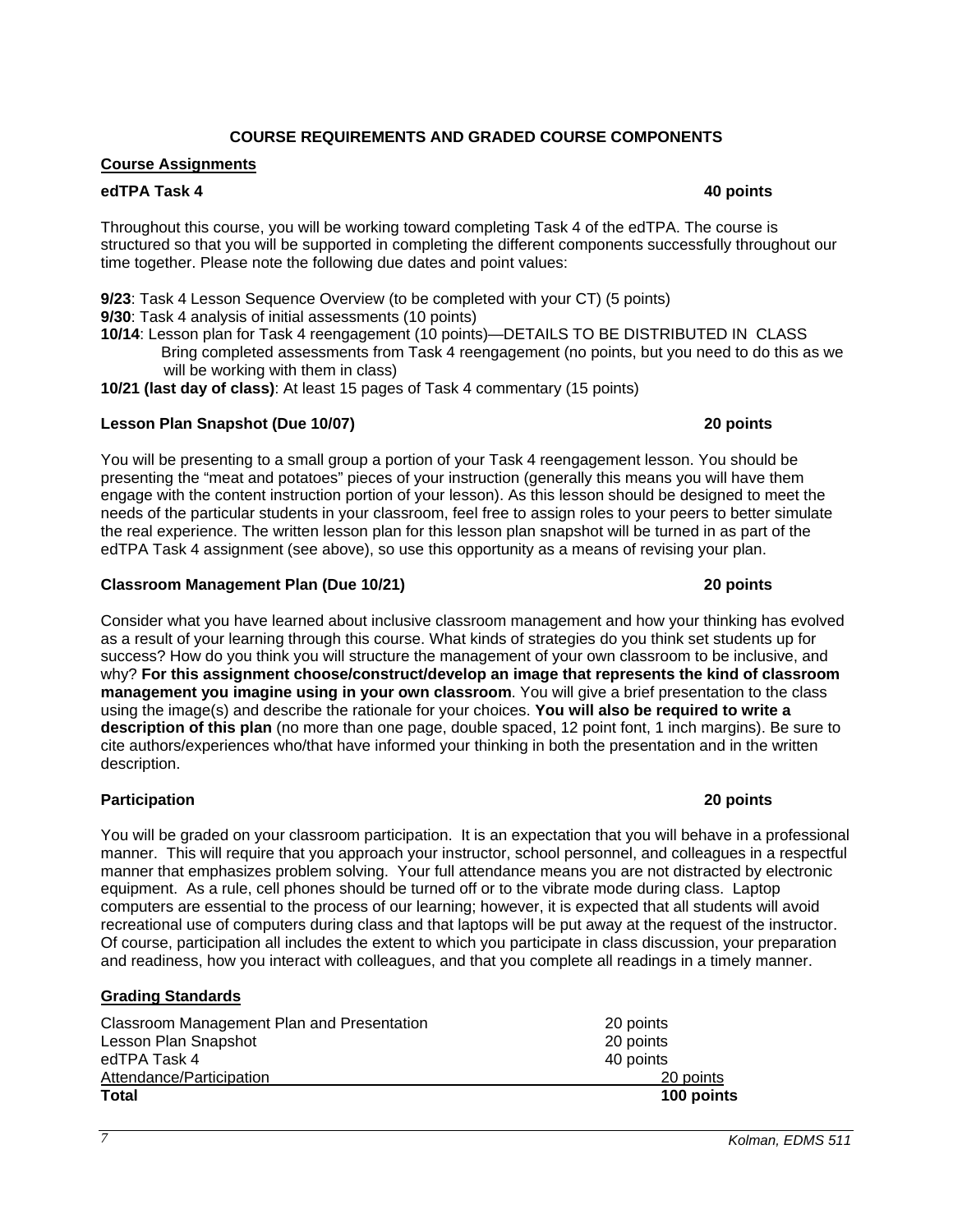The number of points earned in this course determines grades.

 $A = 93-100$  $A - 90 - 92$  $B+ = 87-89$  $B = 83 - 86$  $B - 80 - 82$  $C_{+}$  = 77-79  $C = 73 - 76$  $C - 70 - 72$  $D = 60 - 69$  $F = 0.59$ 

## **Final Exam Statement**

There is no final exam for this course

### **School of Education Attendance Policy**

Due to the dynamic and interactive nature of courses in the School of Education, all candidates (course participants) are expected to attend all classes and participate actively. At a minimum, candidates (course participants) must attend more than 80% of class time, or s/he may not receive a passing grade for the course at the discretion of the instructor. Individual instructors may adopt more stringent attendance requirements. Should the candidate (course participants) have extenuating circumstances, s/he should contact the instructor as soon as possible. *(Adopted by the COE Governance Community, December, 1997).*

### **Policy on Late Work**

Students are expected to turn in their work in a timely manner; this is particularly important because each course session is designed to utilize the assignments/readings due in class. There will be a 10% deduction in points for each day a written assignment is turned in late. Assignments will not be accepted if they are more than one week late. Please speak with me if there are exceptional circumstances.

## **GENERAL CONSIDERATIONS**

## **CSUSM Academic Honesty Policy**

Students will be expected to adhere to standards of academic honesty and integrity, as outlined in the Student Academic Honesty Policy. All assignments must be original work, clear and error-free. All ideas/material that are borrowed from other sources must have appropriate references to the original sources. Any quoted material should give credit to the source and be punctuated accordingly.

Academic Honesty and Integrity: Students are responsible for honest completion and representation of their work. Your course catalog details the ethical standards and penalties for infractions. There will be zero tolerance for infractions. If you believe there has been an infraction by someone in the class, please bring it to the instructor's attention. The instructor reserves the right to discipline any student for academic dishonesty, in accordance with the general rules and regulations of the university. Disciplinary action may include the lowering of grades and/or the assignment of a failing grade for an exam, assignment, or the class as a whole.

Incidents of Academic Dishonesty will be reported to the Dean of Students. Sanctions at the University level may include suspension or expulsion from the University.

Refer to the full Academic Honesty Policy at: http://www.csusm.edu/policies/active/documents/Academic\_Honesty\_Policy.html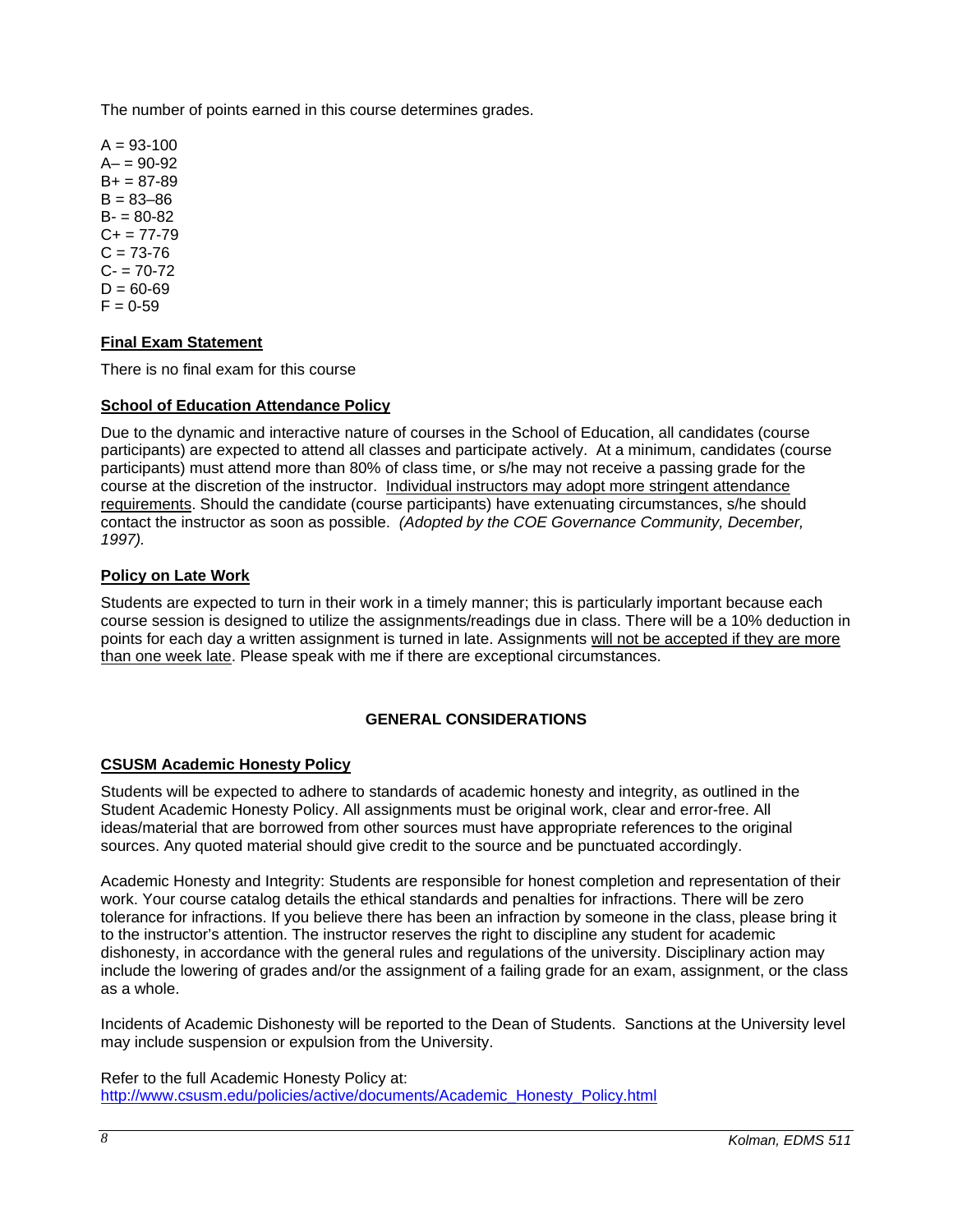## **Plagiarism**

As an educator, it is expected that each candidate (course participant) will do his/her own work, and contribute equally to group projects and processes. Plagiarism or cheating is unacceptable under any circumstances. If you are in doubt about whether your work is paraphrased or plagiarized see the Plagiarism Prevention for Students website http://library.csusm.edu/plagiarism/index.html. If there are questions about academic honesty, please consult the University catalog.

If you SUPPLY another student with a copy of your work, this makes you a part of plagiarism and the same penalties may apply.

### **Students with Disabilities Requiring Reasonable Accommodations**

Students with disabilities who require reasonable accommodations must be approved for services by providing appropriate and recent documentation to the Office of Disabled Student Services (DSS). This office is located in Craven Hall 4300, and can be contacted by phone at (760) 750-4905, or TTY (760) 750- 4909. Students authorized by DSS to receive reasonable accommodations should meet with their instructor during office hours or, in order to ensure confidentiality, in a more private setting.

### **All University Writing Requirement**

In keeping with the All-University Writing Requirement, all 3-unit courses must have a writing component of at least 2,500 words (approximately). This will be met through written assignments.

### **Credit Hour Policy Statement**

This course has is a face-to-face course. These components will total at least 45 hours of work per credit.

### **Course Format**

This is a face-to-face course format. All course assignments must be turned in BOTH on Cougar Courses and in hard copy.

#### **Necessary Technical Competency Required of Students**

Students are expected to demonstrate competency in the use of various forms of technology (i.e. word processing, electronic mail, WebCT6, use of the Internet, and/or multimedia presentations). Specific requirements for course assignments with regard to technology are at the discretion of the instructor. Keep a digital copy of all assignments for use in your teaching portfolio. All assignments will be submitted online, and some will be submitted in hard copy as well. Details will be given in class.

#### **Contact Information for Technical Support Assistance**

#### ITT student support services link - http://www.csusm.edu/sth/support/index.html

#### **Electronic Communication Protocol**

Electronic correspondence is a part of your professional interactions. If you need to contact the instructor, email is often the easiest way to do so. It is my intention to respond to all received e-mails in a timely manner. Please be reminded that e-mail and on-line discussions are a very specific form of communication, with their own nuances and etiquette. For instance, electronic messages sent in all upper case (or lower case) letters, major typos, or slang, often communicate more than the sender originally intended. With that said, please be mindful of all e-mail and on-line discussion messages you send to your colleagues, to faculty members in the School of Education, or to persons within the greater educational community. All electronic messages should be crafted with professionalism and care.

Things to consider:

- Would I say in person what this electronic message specifically says?
- How could this message be misconstrued?
- Does this message represent my highest self?
- Am I sending this electronic message to avoid a face-to-face conversation?